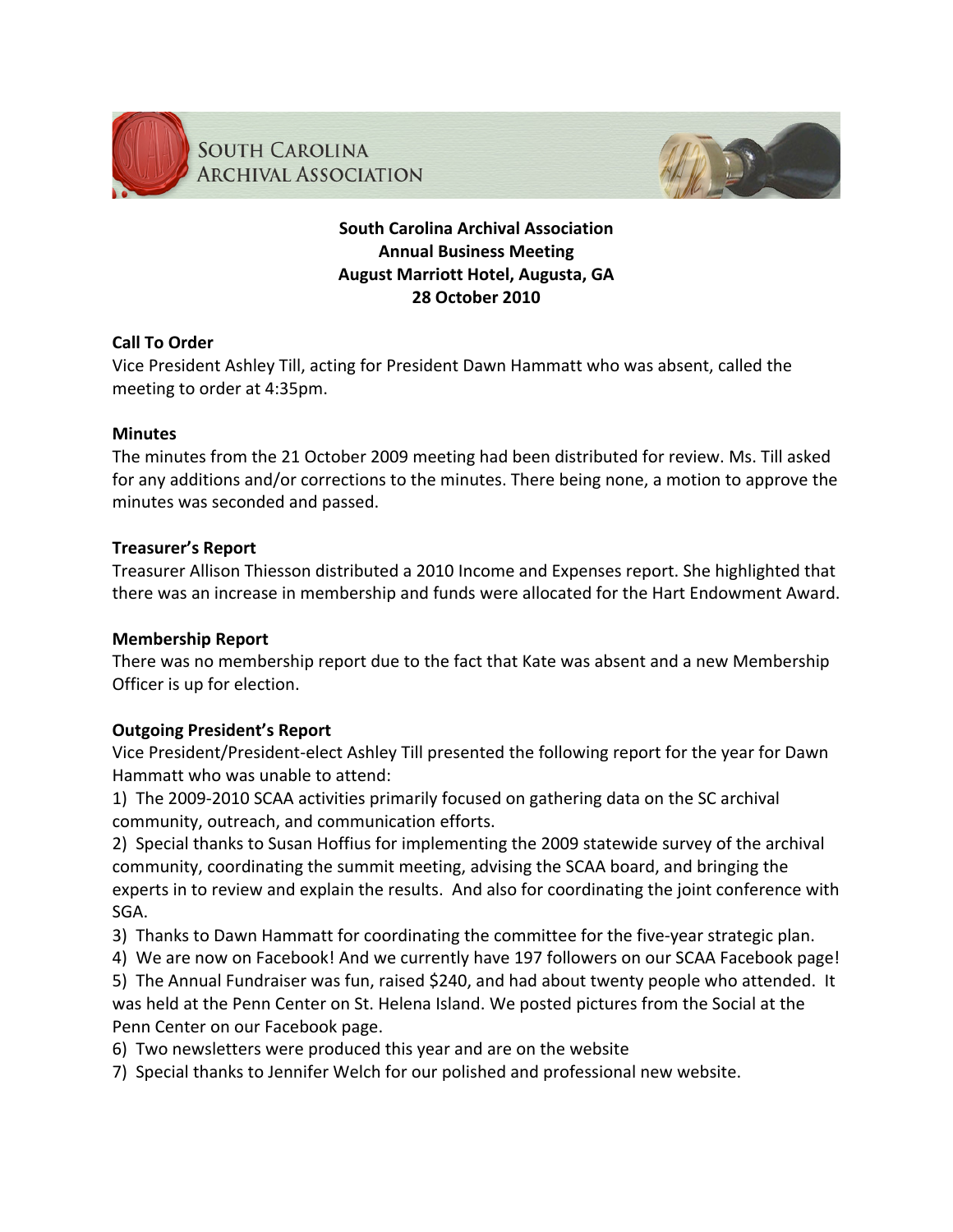8) Thanks to Jennifer Neal for administering the SCAA listserv and her efforts in planning the March 2011 joint meeting with SNCA in NC.

9) Our next meeting is for the Strategic Planning Committee on December 1, at 10am in the Richland
County
Public
Library.

10) Special
thanks
to
all
the
SCAA
Board
members
for
all
they
do: Allison,
Alan,
Jennifer, Heather,
Dawn,
Kate,
Jennifer
Welch,
and
Laura.

## **Vote
on
Institutional
Membership**

Kate introduced the institutional membership category at the last board meeting, since SCAA currently
has
only
individual
membership.
A
discussion
ensued
with
the
decision
that Institutional
Membership
should
be
further
shared
with
general
membership
and
tabled
for one
year
before
voted
upon.

## **Introduction
of
2011
Officers**

President-elect: Ashley Till (South Carolina State University) Vice President/President-elect: Dorothy Hazelrigg (University of South Carolina) 2<sup>nd</sup> Year Director: Jennifer Neal (Catholic Diocese of Charleston) 1<sup>st</sup> Year Director: Jennifer Bingham (Clemson University) Treasurer:
Allison
Thiesson
(Richland
County
Public
Library) Membership:
Kathleen
Grey
(Charleston
County
Public
Library) Secretary:
Alan
Burns
(Clemson
University)

## **Vote
on
Slate
of
Officers**

Vice
President/President‐elect:
Dorothy
Hazelrigg

- Treasurer:
Allison
Thiesson
- 1<sup>st</sup> Year Director: Jennifer Bingham
- Membership:
Kathleen
Grey

Susan Hoffius, chair of the Nominating Committee, thanked her committee, which consisted of Grace
Cordial
and
Mike
Kohl,
and
introduced
those
who
were
nominated
for
election.
There ensued a discussion of the nominating process after which Brooke Fox (Medical University of South Carolina) was nominated for 1<sup>st</sup> Year Director. Other nominations were then requested. There
being
none,
a
ballot
election
was
subsequently
held,
Susan
and
Ashley
counted
the ballots, and Brooke Fox was elected instead of Jennifer Bingham. A motion to approve the rest of
the
slate
of
uncontested
nominees
was
seconded
and
passed.

# **Incoming
President's
Report**

President-elect Ashley Till presented the following remarks concerning the coming year: 1) Joint conferences and meetings are a good idea, especially since they engender the sharing of
ideas.

2)

2011
should
be
an
exciting
new
year
for
SCAA
activities.

3)

This
and
other
archival
organizations
we
belong
to
and
associate
with
bring
great
people together
to
work
with.

4)
The
SNCA‐SCAA
Joint
Meeting
in
March
will
be
great.